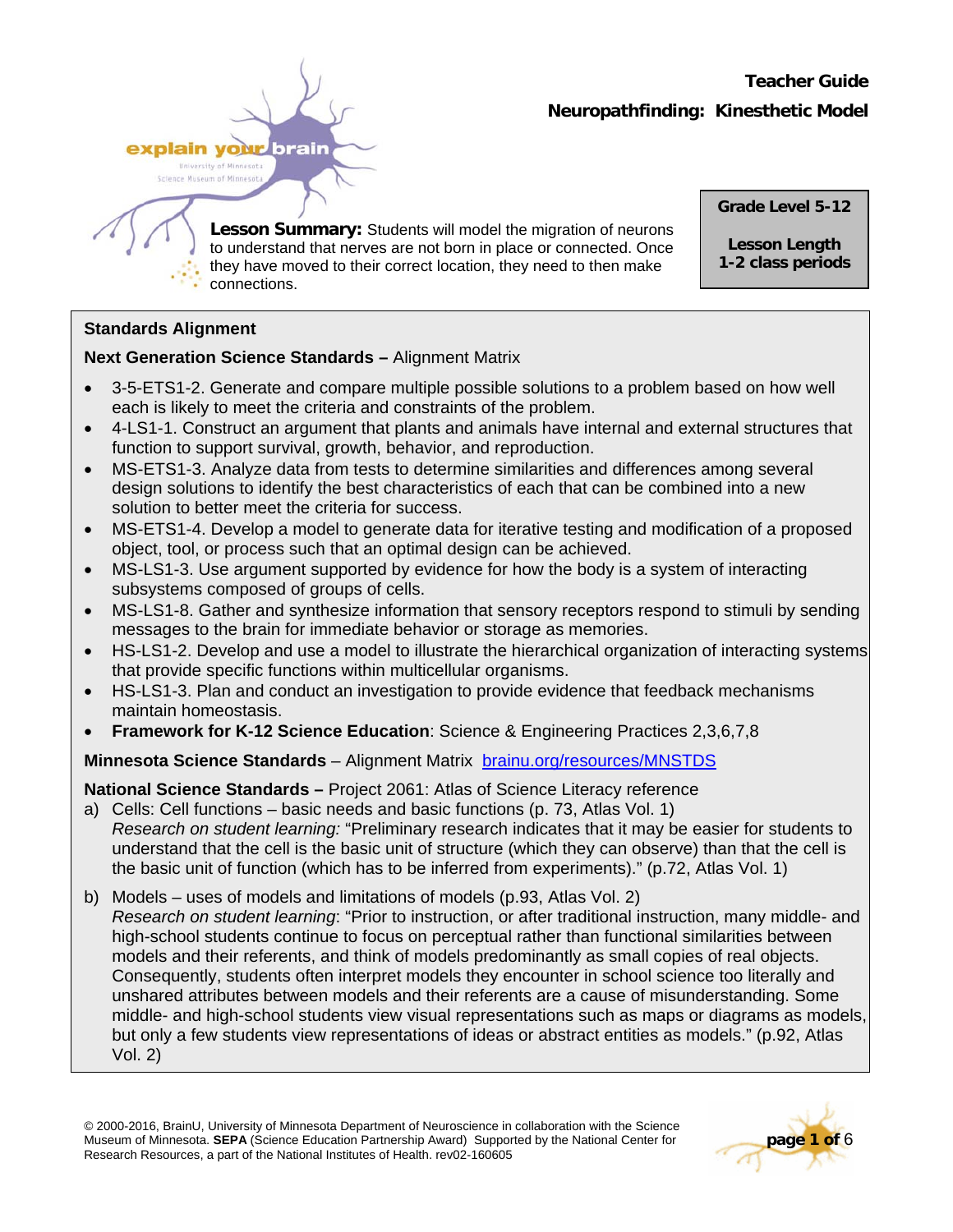

### **Objectives — Students will**

- use a kinesthetic activity to model neuron pathfinding to their appropriate targets.
- discuss the concepts of "sprouting" and "pruning" in the CNS.

#### **Assessment Options**

- Ask students to generate rules of pathfinding.
- Encourage students to describe an example of a situation when "sprouting" and/or "pruning" might occur in their own brain.

**Terms —** important vocabulary that strengthens the lesson. Select terms according to the needs and abilities of your students.

- chemotaxis using chemicals (chemo) to help a growth cone move towards (taxis) the correct neuron to attach to
- growth cone the tip of a growing axon that senses and uses chemical signals to find its targets
- pathfinding the process of the axons finding the right neuron to connect to
- pioneer end part of an axon that makes a synaptic contact with another cell; the point where neurotransmitters are released
- pruning the process of neuron axonal shortening/reducing in number in response to growth signals
- sprouting the process of neuron axonal lengthening/increasing in number in response to growth signals

### **Materials (for each group of students)**

- 8 balls of string / yarn (4 balls ea of 2 different colors; optional: mark every meter or yard)
- 24 film canisters or other small containers with lids (8 canisters should be different color than remaining canisters or marked for identification on the bottom)
- 24 cotton balls
- 2 different target scents (clear food flavoring or essential oils, suggest mint and lemon)
- 8 writing surfaces (ie: clipboards, cardboard squares, or books)
- 1 transparency copy of room map
- overhead projector and screen
- 8 transparency markers
- 8 copies of room map • 1 shoe box (optional)
- 16 pieces of paper numbered 1-16
- 16 blank transparencies

## **Preparation - General**

- Place the numbers 1-16 around the classroom creating a maze of designations for the scents.
- Make 8 copies of a room map. Clearly mark the copies to indicate the location of each potential "chemical target" (write a number where a scent container will be placed). See the Sample Room Map. Attach one map to each clipboard with two transparencies and a marker. Place a small "X" in the bottom right-hand corner of each transparency.
- Make an overhead transparency of the room map.

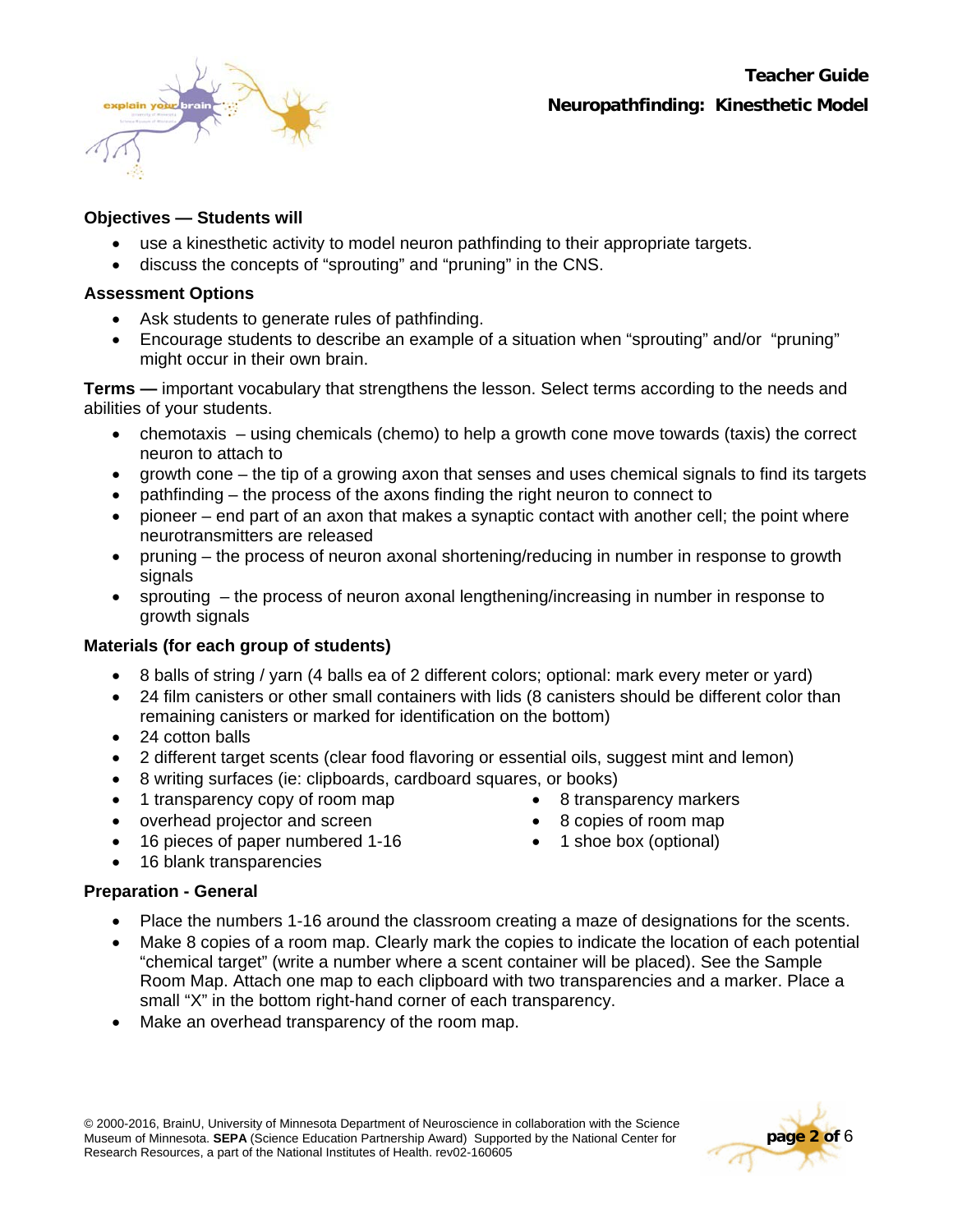

### **Preparation - Scents**

- Place a cotton ball inside each container.
- Choose two scents to be used for the pathfinding neurons (target scents).
- Select 8 canisters to be identified as target scents. Divide the eight canisters designated for target scents into two groups of 4. Place one to two drops of the first target (ie. mint) scent into one group of 4 canisters. Place a drop or two of the second target scent (ie. lemon) into the second set of 4 canisters. Mark or code the bottom of each canister so students are unaware of the coding system.
- Of the remaining 16 canisters, 2 will be used as matches for the target scents and 14 will be used as distractors. Prepare two canisters as above so one has a target scent (mint) and another has the second target scent (lemon). Set these canisters aside. Put cotton balls with no scent in the remaining 14 canisters.
- Place a canister at each of the 16 designated positions in the classroom. When finished, there will be:
	- o 4 canisters of target scent #1 (ex. mint) for growth cones
	- o 1 canister of target scent #1 (ex. mint) for one scent station
	- o 4 canisters of target scent #2 (ex. lemon) for growth cones
	- o 1 canister of target scent #2 (ex. lemon) for another scent station
	- o 14 canisters with NO SCENT for remaining scent stations

### **Engage — Discussion of the parts of a neuron and what occurs during brain development**

Discuss with and/or ask students:

- 1. the parts of the neuron (cell body, dendrites, axon).
- 2. how the number of cells in an embryo compares to the number in a baby (LOTS more in the baby).
- 3. formation of the neural plate and neural tube.
- 4. how all the neuron cells from the brain and spinal cord know which other neurons to connect to. (Answers will probably include genes, maybe signals.)
- 5. what sort of signals they think cells might send out (chemical, electrical, etc).
- 6. that in this case we are representing chemical signals with smells.

#### **Explore — Setup**

Students will play neurons trying to find their appropriate targets in a developing brain. There are three student roles: Pathfinding Growth Cones/Axons [8 students], Cell Bodies [8 students], and Chemical Targets [remaining students].

1. Choose 8 students to play the part of *growth cones/axons* of pathfinding neurons. Growth cones will move throughout the room attempting to find their target scents.

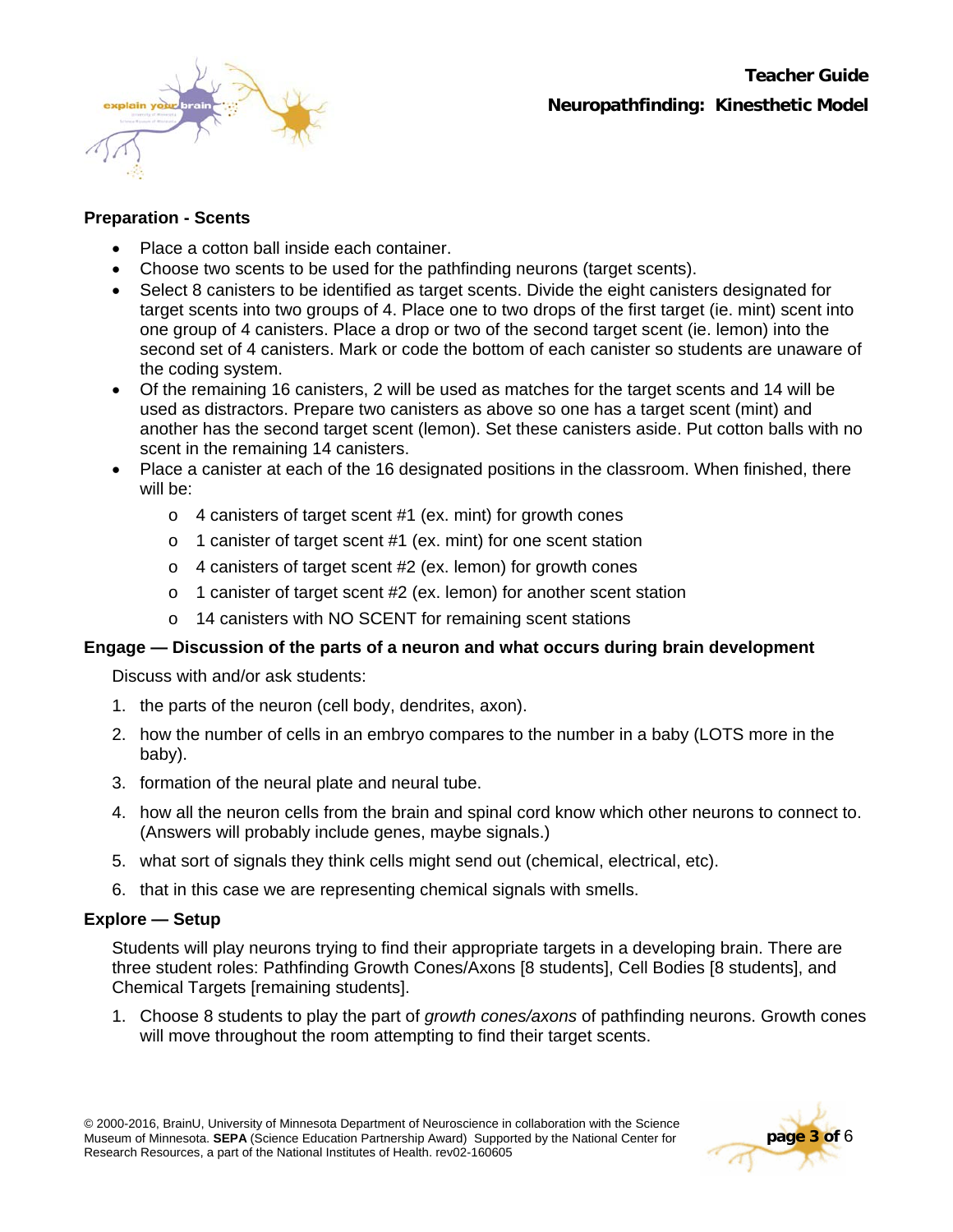

- 2. Choose 8 students to play the *cell bodies* of the growth cone axons. The cell body will be responsible for documenting, on the transparency, the path that the growth cone takes on its journey to find its target.
- 3. Assign each growth cone a cell body partner whose arms and legs are dendrites.
- 4. Give each growth cone a roll of yarn and a canister with a target scent.
- 5. Give each cell body a transparency sheet, a transparency marker, a map of the room, and a writing surface. Each transparency should have an "X" in the bottom right-hand corner.
- 6. Remaining students play the role of *chemical target* cell areas. Their job is to sit at one of the designated scent stations and to present the scents to the wandering growth cones.
- 7. After each visit by a growth cone, the chemical target cell should re-cover the scent.

## **Explore — Getting Started**

- 1. Give a canister to each chemical target student. Remind them:
	- a. NOT to open the canister and
	- b. when allowed to open the canister, to keep the scent a **secret**.
- 2. Tell students that each growth cone must check each chemical target student's scent to see if it is the growth cone student's target scent.
	- a. If it is the target scent, the growth cone/axon should remain standing next to target student.
	- b. If it is not the target scent, the growth cone should move on to another target.
- 3. Tell cell body students that they must record the growth cone paths on their transparencies.
- 4. Remind the students that the brain does not communicate with spoken language. The only communication that should be going on is with the scents.
- 5. You'll start the activity by saying "Growth cones, find your targets!" and starting the timer. You will stop timing when all cones have found their correct targets.

### *Do it!*

- 1. Ask students to move to their starting positions: Growth cones/axons and cell bodies stand at one end of the classroom; chemical targets sit or stand at a scent station.
- 2. Give the command "Growth cones, find your targets" and start timing.
- 3. Stop timing when all axons have stopped at the correct receiving neurons.

Alternative ending: call time when there is still a cone not at the proper place and cut its string.

### **Explain — Discuss findings / Develop questions**

- 1. Collect transparencies from the cell bodies. Stack the transparencies for each group into separate piles. (Use the "X" in the bottom right-hand corner to orient the transparencies.)
	- a. Place each group in turn on the overhead.
	- b. Inform the students that there were only two target scents.

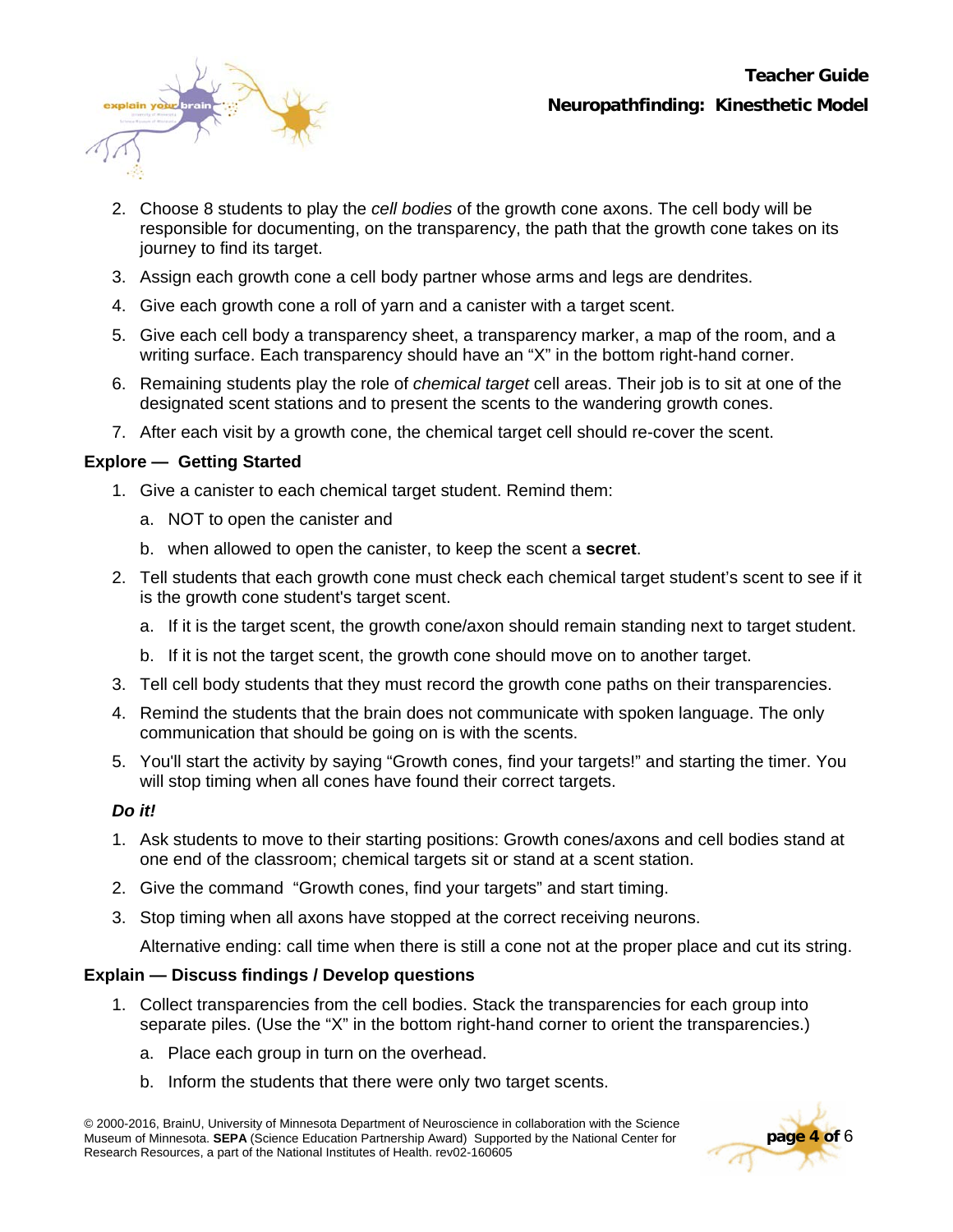

- c. Discuss the efficiency with which the growth cones/axons found their matching scents.
- d. Lead the students in a discussion to find a more efficient, organized way for growth cones to find their target scent, using fewer proteins and less energy.
- 2. Encourage students to create a plan of action to re-create the model more efficiently. Guide them to the idea of having the one growth cone in their group "pioneer" and find the correct receiving neuron, then let the other cones know the path is made by jiggling his/her axon (hand or foot). Then all like growth cones may simply follow the path.

### **Explore**

- 1. Ask students to return to their starting places.
- 2. Redistribute scent station canisters around the room. Take care not to place the two scent station canisters which hold the target scents at spots near the front.

#### *Get set - Go!*

- 1. Give the command "Growth cones, find your targets."
- 2. Start timing.
- 3. Stop timing when all cones have stopped at the correct targets.
- 4. Ask students to "spool back" to their cell bodies as they did above but with **Round 2** in the upper left.

### **Expand activity**

- 1. Collect transparencies from the cell bodies. Stack the transparencies for each group into separate piles. (Use the "X" in the bottom right-hand corner to orient the transparencies.)
	- a. Place each group in turn on the overhead.
	- b. Discuss how the paths compared to the first trial. Was this strategy successful at reducing time and energy spent?
- 2. Which process do they think better models how neurons find their connections? (Second one much more efficient in terms of energy and resource use.)
- 3. Do students think neurons could connect to anything else this way? (Yes- other neurons in body and brain.)
- 4. How many axons do they think can connect to each neuron? (Up to 10,000 axons can connect to a single other neuron.)
- 5. Approach at least one person in each group and tell that person that s/he may not pass a message on until 2 (or 3 or 4) incoming messages have been received.
- 6. What do they think happens to the other neurons that no neurons connected to? (They wind up either with other axons coming to connect or they are "pruned" – ie: die.)
- 7. As review, where is this happening in our example? Where else must it happen? (All other brain and spinal cord connections – similar process to connect to other tissue.) WHEN is it